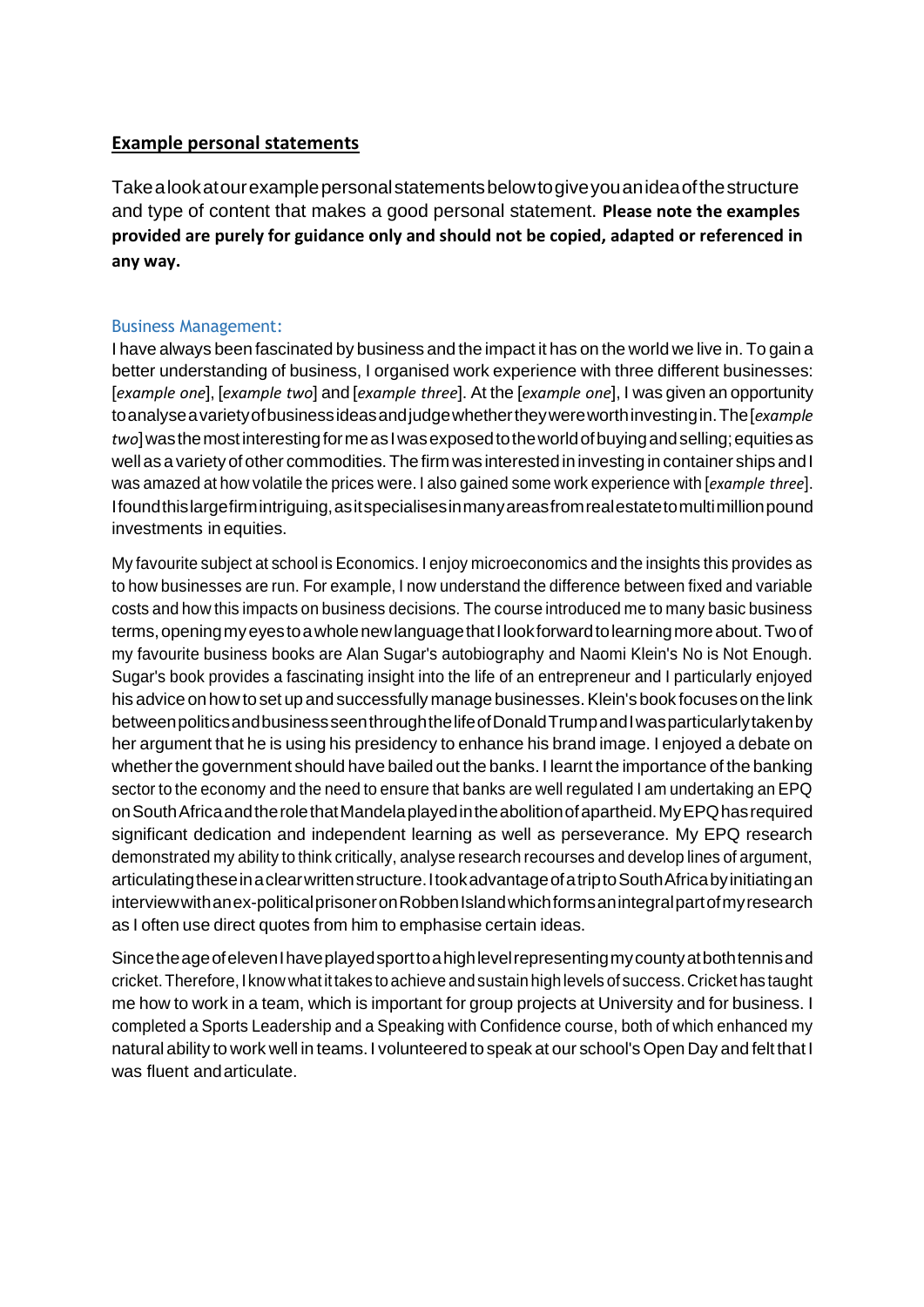I am interested in studying a business-related degree because I believe that business should be run for the benefit of all in society. One of the biggest issues facing business and politics today is the increasing divide between rich and poor. According to Oxfam, the wealth of the richest 8 people in the world is the same as the poorest 50%. This needs to change. I recently entered an Economics essay competition in which I argued for greater fairness in income distribution as I strongly feel that the worldneedstobeafairerplace.Therefore,Iwouldlovetostudyonthiscoursenotonlytofurthermy own career but also to bring values fairness and equality to the world of business.

#### Law:

I have a love for words. Words are used in law in a way that is incomparable to any other discipline; theinterpretationofwordsinacourtroomcancondemnsomeonetoprisonorsetthemfree.Thevital importance attached to words has nurtured my interest in the law and is one of the reasons I look forward to studyingit.

After reading Wacks' 'Law: A Very Short Introduction' and 'What About Law?' by Barnard, O'Sullivan and Virgo, I was fascinated by the development of the Anglo-Welsh legal system, and began to see it as perhaps our most undervalued export throughout history. My interest in the technicalities of some of the cases related in 'What About Law', notably the debate over the value of nine inches of swimming pooldepthinRuxleyv.Forsyth,ledmetoread'IsEatingPeopleWrong?'byHutchinson.Amongst other cases, the book introduced me to the eponymous case of R v. Dudley and Stephens. This exhibits how the Queen's Bench Division was mindful of the potential consequences of establishing a necessity defenceformurder,demonstratingthepowerthatonecourt'sdecisionhastoaffecttheentirelegal field. Whilst recognising the view as symptomatic of its era, I disagreed with Lord Coleridge's thunderingproclamationthatitmaysometimesbeaman'sdutytodie:hisargumentisundermined by holding the 'reasonable man' ubiquitous in law to unreasonable moral standards.

The online course 'Law for Non-Lawyers' by Monash University gave me a broad insight into criminal, contract, tort and intellectual property law. My interest in the criminal law drove me to complete the online course 'Crime, Justice and Society' by Sheffield University, giving me a holistic overview of criminal justice proceedings, including the disproportionate effects of imprisonment on women, and suggesting some alternatives to traditional sanctions.A week of work experience in the pensions department of [*company 1*] allowed me to understand a specialised area of the law and apply it to real-worldsituations,askillfurtherdevelopedbyaweekat[*company 2*]in-houselegaldepartmentin relation to the commercial law, notably how mergers and acquisitions law underpins free market competition. The additional experience of drafting a settlement agreement reinforced the imperative that the words I typed had to be clear and final. The most valuable lesson, however, came when I was handed a contract of several hundred pages and asked to look for one critical detail, which taught me the importance ofmeticulousness. Irecently visited theSupreme Court to witness *[A] v [B],* avery technical Scottish case. Watching the justices decoding the details of the case using comparisons to garden fences and exploding factories reassured me that even at the highest level, the law must remain accessible.

Within school, I have regularly attended law society, improving my debating skills when discussing an area of the law. One of the liveliest debates I took part in concerned the judicial retention elections which take place in some American states. I am also scheduled to take part in the Bar Mock Trial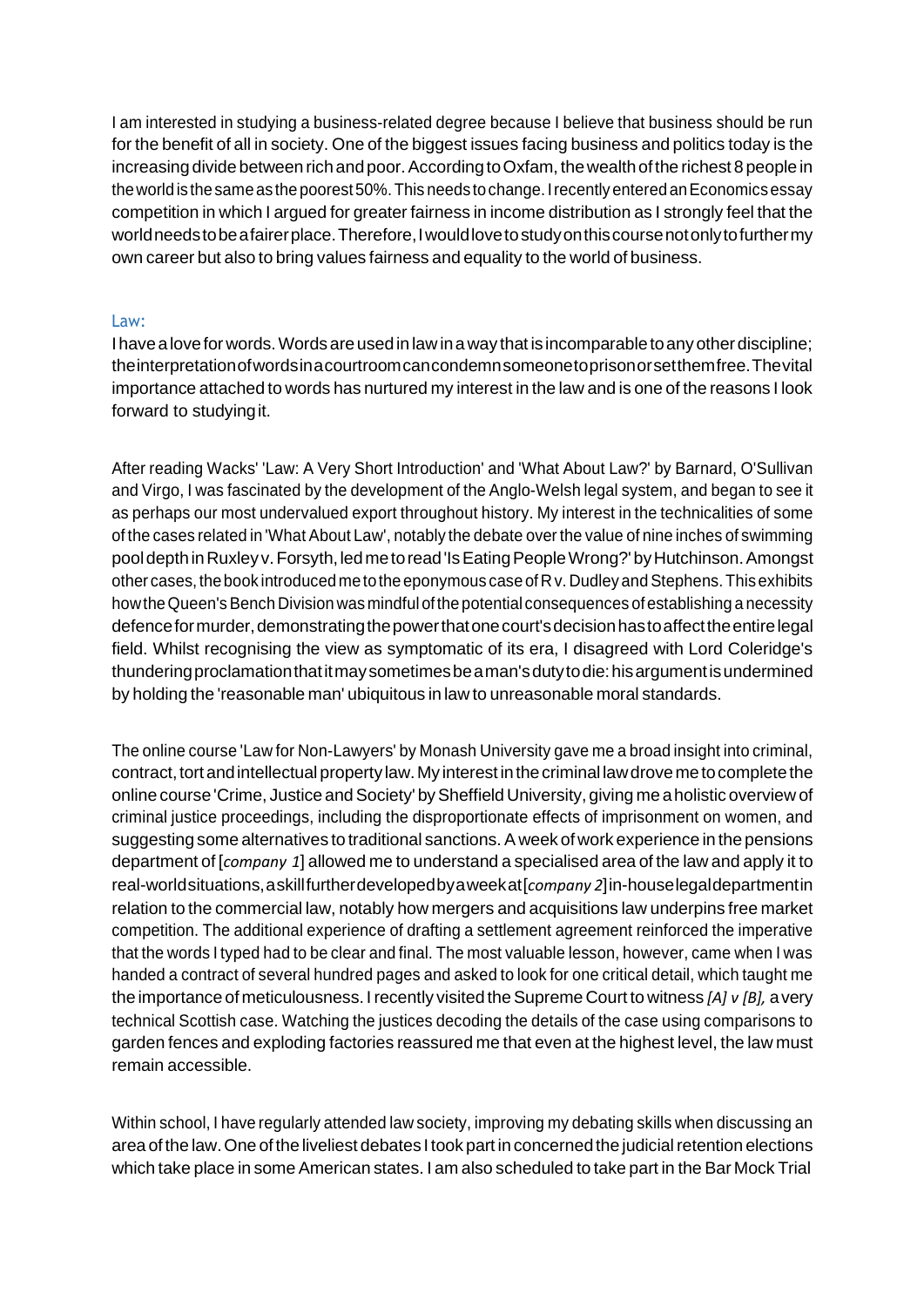Competition as a defence barrister, and, in the course of assembling my case, I have learned about thesubtletyinvolvedincourtproceedings,suchastheabilitytoportrayadefendantinacertainway using the examination-in-chief.

Serving as a House Captain in Year 13 has forced me to stay organised and work to a strict time limit, for example when organising events. Through the composition of speeches, my writing has become clearerandmorepersuasive. Playing 1stand2ndXV rugby formy schoolalsoallowed metowork for and lead a team under heavy pressure.

Personally, caring for my sister, who has been ill for several months, has forced me to sacrifice time with my friends and has maintained my focus in life on the areas which I considerto be truly important. Studying the law, I hope, will be one.

# Comparative Literature

StudyingEnglishatALevelhasallowedmeto'gentlydip,butnottoodeep'intoliterature.Ilookforwardto immersingmyselffullyatdegreelevel.Iamacreative,conscientiousstudentandIhaveawhole-hearted commitmenttobroadeningmyunderstandingofourliteraryheritage.IamneverhappierthanwhenIfeelI haveacquiredahighlevelofinsightinto theuniqueandmulti-facetedstyleinwhichaparticularworkof literature is written. At university, I want to develop my critical skills by engaging with the views of other readers, as well as striving for the most impressive expression of my own interpretations. I also have an ulterior motive forthis quest, since I hope to refine my own skills of expression inorderto achieve my ambition of becoming a journalist.

AtALevel,IhaveparticularlyenjoyedtextsbyForster,IshiguroandGunesekaraandinmyindependent reading,thenovelsofAustenandWoolf.WhatIfindintriguingisthewayanindividualcreativeartistexploitsa literaryformandtherebyextendsorevenre-defines itspossibilities.Ihopetoexploretheoriginsofgenres andthewayeachevolvesinrelationtoculturalchange.IhavefoundChauceroffersfascinatinginsightsinto earlier times and customs, making me more curious about the origins and development of poetic forms. Having independently attended historical lectures, seminars and poetry readings, for example at the T.S Eliot Awards, I have developed my interest in poets such as Plath.

Furthermore, my experience of live theatre as a student ofEnglish Literature and Drama and Theatre Studies has provided me with a practical understanding of performance contexts and dramatic texts. Involvement in thedramaticartsbothinsideandoutsideofschoolhasdevelopedmycommunicationandresearchskills.I lookforwardtorefiningtheseskillsandtoextendingmyexperienceoftexts inperformance.Theatreisan important influence in my life as a performer, practitioner and spectator. I regularly see all the productions I can locally and in London. I am interested in the ways different directors and performance contexts contribute tomeaning,aswasmadeevidentbycomparingperformancesof'Macbeth'atTrafalgarStudiosandatThe Globe. Ienjoy experiencing how plays can be exciting and ground-breaking, such as Punchdrunk's 'The Drowned Man'.

As a student of Classical Civilisation, I have become increasingly aware of the influence of Greek and Roman writers on English Literature. I look forward to expanding my understanding of these links. I have seen how Greek Tragedies and Aristotelian theories of drama are still relevant, through studying such tragedies as 'Trojan Women' and 'Medea', while I was surprised to experience the comic force of 'Socrates and His Clouds' based on Aristophanes at the Jermyn Street Theatre, performed with complete conviction and extreme energy. As a student of AS Dance, I appreciated the input of choreography and movement, which would have been a feature of performance in the original production conditions.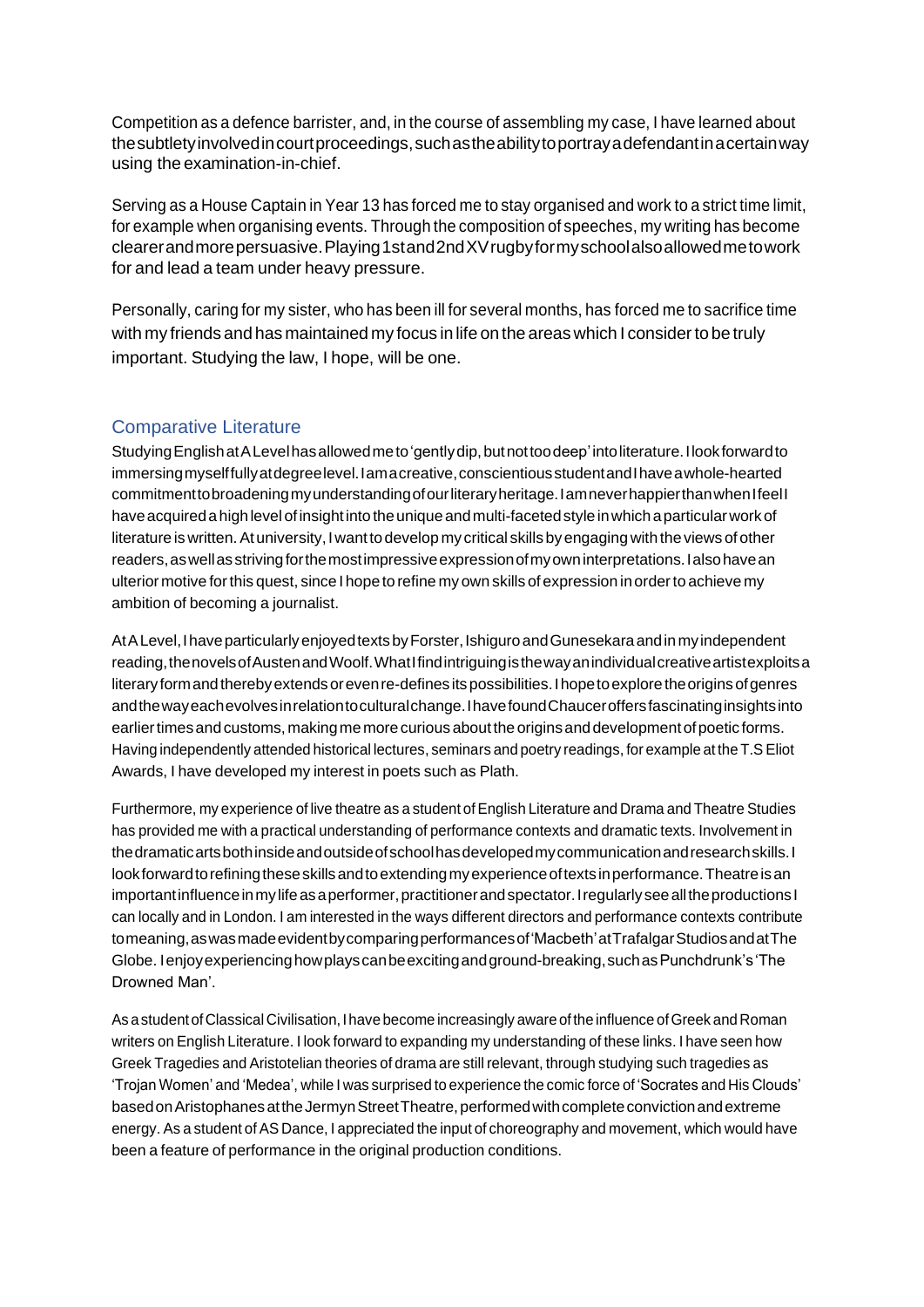ALevel Religious Studies has enhanced my understanding of the ways philosophy and religion can and do influenceliteraryandsocialcontexts andhasgivenmeopportunities toengagewiththeoriginaltexts of scholars whose prose styles have been literary models in their own right, such as those of John Stuart Mill and Aquinas.

Ilookforward to the opportunity to develop my interest in a wide variety of creative and intellectual pursuits. I haveappreciatedthechallengesofbeingamemberoftheStudentLeadershipTeam,andhaveenjoyed working as library volunteer, encouraging children to read and refine their literacy skills and introducing a CreativeWritingClubfor studentsofallages.Havingseenmypoems inprintandworkedthis yearonthe Newsquest Project, I am keen to produce more articles and creative pieces at university.

#### **Pharmacy**

After making aspirin in a Chemistry lesson, I became fascinated by drug synthesis and decided to consider a careerinPharmacy. Researching the undergraduate courses available, I found a new interest in cells and how our knowledge of the body can be applied to producing medicines.

Togaina deeperunderstandingofthehumanbody,Iread'HowWeLiveandWhyWeDie'byLewis Wolpert. Thisbookdelvedintothemicroscopic worldof cellsandhowtheyaffectourlives,from getting ill to ageing. This gave me a huge insight into why various processes in the body happen, for example ageing and respiration, and how our very own cells contribute to our wellbeing and, inevitably, our demise.

Tounderstandmoreaboutthepharmaceutical industry,IreadBenGoldacre's'BadScience';I discovered how some anti-ageing creams work using specific active ingredients such as Vegetal, but alsohowunethicalcompaniescandeceiveconsumersby,forexample,notdeclaringthe exact concentrationsofactiveingredients.Thisopenedmyeyestothewaycompaniescanmislead consumersandbenefitfromtheirownmalpractice.Workingataretailpharmacy,Ilearnedhowto endorse prescriptions, compile medication trays for patients and make up oral suspensions. I gained an appreciationofthe work of a pharmacist behindthe counter andlearned about some ofthe medicinesprescribed,suchasAmlodipine,acalcium-channelblocker,usedtotreat anginaand hypertension. I also improved my communication skills by dealing with patients daily.

Last July, I participated in the CEPMaBC Polymath competition at \*\*\*\* and was proud that my team came second.Thisexperiencehelpedmetodevelopteam-workingskills;showleadership;work wellunderpressureandtoadapttonewenvironments.Italsohelpedmethinkoutsidethebox and apply my knowledge across all sciences to solve challenging questions. By reading 'New Scientist' regularly,Iamdevelopingmypharmaceuticalvocabularyandenhancingmyunderstandingof treatment concepts. In an article concerning the clues to aspirin's anti-cancer effects, I was astonished to discover how this versatile drug can be used to treat somany different conditions. I alreadyknewthataspirinisananalgesicandanti-inflammatoryused forpainrelief,buttherecent discovery that it could be used to treat cancer could mean that better cancer treatments will be available. The Royal Society Summer Science Exhibition in July was also inspirational and an exhibit about insect birth control particularly interested me. It demonstrated that, as male mosquitoes carry